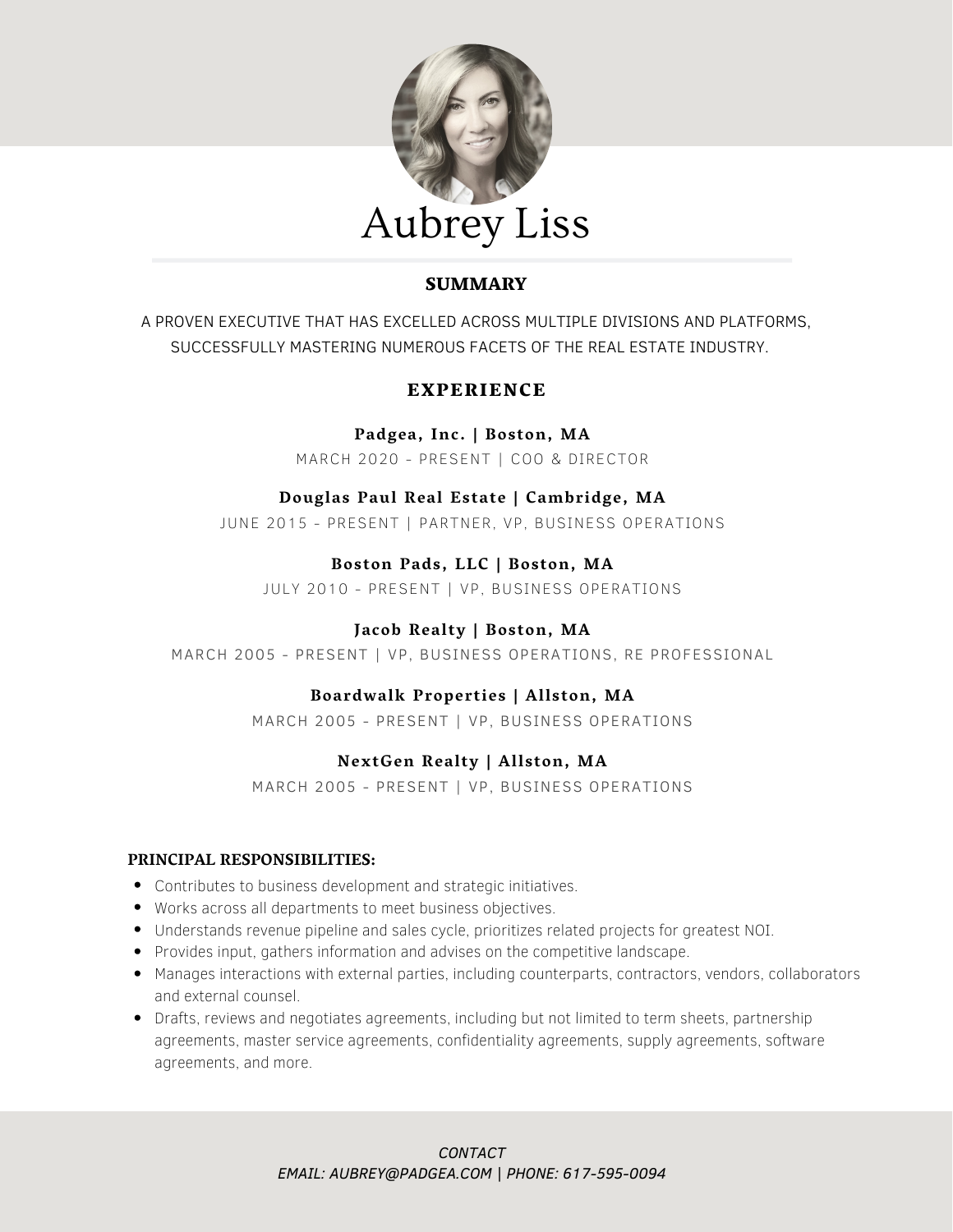#### PRINCIPAL RESPONSIBILITIES (CONTINUED):

- Performs risk assessment and gathers consensus for promising and relevant opportunities.
- Helps engage with community through partnerships with charitable organizations and local businesses.
- Works closely with executive team to support overall communication strategy.
- Manages day to day operations between all locations.
- Communicates with CEO, CFO, and Controller to assess and eliminate inefficiencies.
- Enriching and influencing the company culture through team building activities and leadership.

#### OPERATIONS MANAGEMENT:

- Implements new business documents and protocols for real estate transactions to reduce liabilities.
- Refines and reviews all apartment leasing related documents through multiple legal counsel accordingly.
- Digitized all leasing and sales paperwork by implementing e-sign software, updating and creating best practices on an ongoing basis.
- Works with Controller to oversee budgets for operational costs and establish cost savings.
- Ensures compliance with HR policies, legal requirements and oversees all record keeping.
- Manages a team of 15+ employees between five locations.
- Creating and recruiting for available positions within the company.
- Researching new systems to improve ease of work flow for employees and agents.
- Project managing including oversight of construction for new locations from concept to execution.
- Reviews escrow accounts accordingly to make sure compliance is met.
- Researches new products to implement within the apartment leasing platform including online payment alternatives.

#### BRAND BUILDING:

- Oversees production of all marketing materials and developing new marketing initiatives.
- Manages marketing team, including VP and Director of Marketing.
- Creates plans for all office brands and websites via multiple social media platforms, websites and blogs.
- Contributes to website development, design, and functionality.

#### REAL ESTATE PROFESSIONAL:

- Completes sales transactions including but not limited to multi-family investments, condominium purchases, commercial leases, and residential leasing.
- Trains real estate professionals in the field of real estate sales, contracts and leasing.

#### PROPERTY DEVELOPMENT:

- Experienced in permitting including variance projects.
- Construction, plan review/implementation and design.
- Successfully completed condominium conversions from project acquisition to final sale.